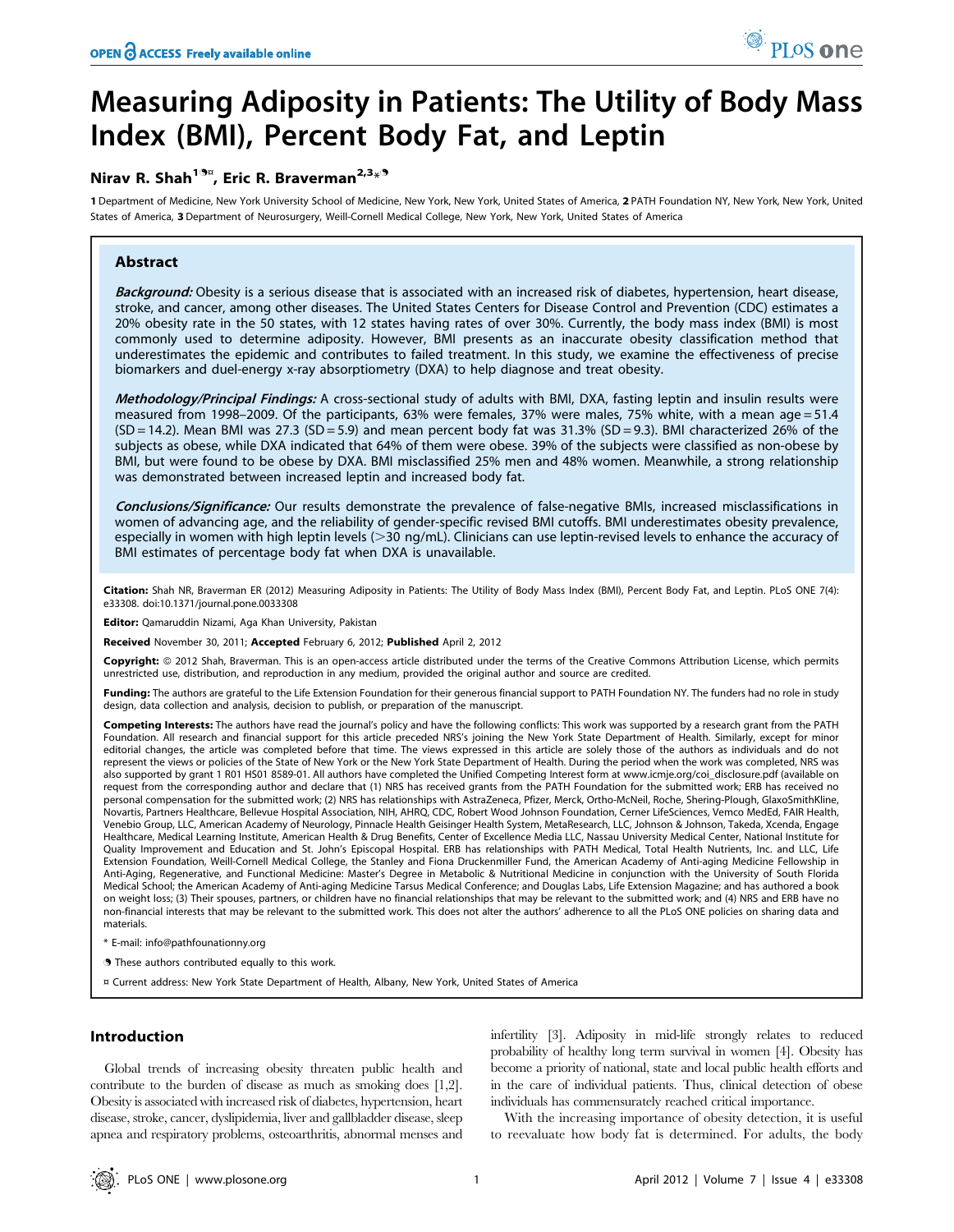mass index (BMI) is commonly used. Its popularity stems in part from its convenience, safety, and minimal cost, and its use is widespread, despite not being able to distinguish lean body mass from fat mass [5]. The United States Centers for Disease Control and Prevention (CDC) explain: ''For adults, overweight and obesity ranges are determined by using weight and height to calculate a number called the ''body mass index'' (BMI). BMI is used because, for most people, it correlates with their amount of body fat'' [6]. However, the BMI is actually an indirect surrogate measurement considered imprecise [7,8].

Recent estimates from NHANES, a nationally representative health examination survey, project that approximately 34% of adult Americans are overweight (defined as a BMI between 25– 30 kg/m<sup>2</sup>) and an additional 34% are obese (BMI > 30 kg/m<sup>2</sup>) [9]. In contrast, the CDC estimates rates of obesity over 20% in all 50 states with estimated rates over 30% in 12 states [http://www. cdc.gov/obesity]. These estimates are fundamental to US policy addressing the epidemic of obesity and are central to designing interventions aimed at curbing its growth, yet they may be flawed because they are based on the BMI.

The outdated BMI formula [BMI = weight in pounds/(height in inches)<sup>2</sup>×703], developed nearly 200 years ago by Quetelet, is not a measurement of adiposity, but merely an imprecise mathematical estimate [7,8,10–14]. Defining obesity based on percent body fat, as with BMI, also has arbitrary cut-points. In 1995, the World Health Organization (WHO) defined obesity based on a percent body fat  $\geq$ 25% for men and  $\geq$ 35% for women [15], while the most recent 2009 guidelines from the American Society of Bariatric Physicians (ASBP), an American Medical Association (AMA) specialty board, used percent body fat  $\geq$ 25% for men and  $\geq$  30% for women. The ASBP percent body fat guidelines identify individuals that are suitable candidates for treatment for obesity with anorectic agents. Most studies comparing BMI with more accurate measures of adiposity used cutoffs of body fat  $>25\%$  for men and  $>30\%$  for women [16].

BMI ignores several important factors affecting adiposity. Greater loss of muscle mass leading to sarcopenic obesity in women occurs increasingly with age. BMI does not acknowledge this factor, exacerbating misclassifications [17,18]. Furthermore, men's BMI also does not consider the inverse relationship between muscular strength and mortality [19]. It fails to take into account that men lose less muscle with age than women.

Statistical models have been created to explain variance in leptin with relation to insulin, gender, and BMI, but lack a variable of direct adiposity measurement such as DXA [20]. A fully equipped duel-energy x-ray absorptiometry (DXA) provides simultaneous measurements of muscle, bone mass and body adiposity. The ASBP uses both BMI and DXA as criteria for interventions.

Studies comparing DXA-derived percent body fat rates of obesity to BMI have, to date, focused mainly on women [12,21] or imputed data on percent body fat for a substantial proportion of subjects [14]. We sought to characterize the degree of misclassification of obesity based on BMI using percent body fat from DXA in a large, unselected population, and to use the more accurate DXA derived measure to identify the optimal cut-points for defining obesity using BMI. Reclassifying obesity cut points is worth considering, as there is a population of individuals with a normal BMI who nonetheless have increased adiposity as determined by more sensitive methods; these are the so-called 'normal weight obese.' These individuals may have increased risk for medical comorbidities such as hyperlipidemia, coronary artery disease, hypertension, and diabetes [7]. Furthermore, in the intermediate ranges, BMI is not a good discriminator of cardiovascular risk; use of adiposity measures rather than BMI may be a better predictor, but have recently failed [22–25]. Therefore, there is a need to reclassify the obesity epidemic, identify clinically useful biomarkers, and clarify what the medical and scientific communities are measuring with BMI.

Although DXA is a direct measurement of fat and a better measure of adiposity than BMI, it is not a disease correlate. The attempts to find disease correlates to explain disparities between BMI and direct fat measurements have included leptin, insulin, ghrelin, and adiponectin [26]. Leptin, a 16 kDa peptide secreted primarily by adipocytes, regulates the body's energy balance by acting as a negative feedback adiposity signal, decreasing food intake and increasing energy expenditure. In individuals with leptin insensitive receptors, neither transport nor action is possible, and leptin levels rise [27]. Increased leptin is associated with the inflammatory process and possibly the entire increased morbidity of obesity [28,29]. Individuals with leptin insensitivity and high levels of leptin have parallel comorbidities to normal weight obesity such as chronic inflammation, type II diabetes, hypertension, and myocardial injury [http://www.asbp.org/siterun\_data/about\_asbp/ position\_statements/doc7270523281295654373.html]. Therefore, it was appropriate to investigate whether leptin levels could correct for the disparity between DXA and BMI and be used to create a more accurate measure of obesity.

#### Materials and Methods

We conducted a retrospective chart review of 9,088 patients who had  $\geq$  0 outpatient visits at a multispecialty private practice group in Manhattan (1998–2009). Patients who received a DXA scan within 3 weeks of their initial visit and whose height and weight were documented at first visit were eligible for study and signed written informed consent forms. DXA evaluation is routine in this wellness-focused practice; 71% of all patients seen from 1998 to 2009 received a DXA scan. 18% of patients had a DXA on the same day as their initial visit. Paper charts of those eligible patients identified from the DXA log were retrieved and reviewed by trained research assistants for demographic, height, weight, and selected laboratory and co-morbidity records. Patients selected for inclusion were adults (age  $\equiv \geq 18$ ) with height, weight, and percent body fat (from DXA) available for analysis. No exclusions based on co-morbidities or other criteria were made. All height and weight data were abstracted in duplicate by separate raters to ensure accuracy; discrepancies were resolved by a final chart review and consensus.

BMI was calculated as weight (kg) divided by height (m) squared. Sectional and total percent body fat were attained from the Discovery Wi model of a Hologic DXA machine calibrated daily, which uses multiple pencil beam detectors and dual energy X-ray fan-beam to fat, muscle, and bone. A whole body scan was administered on each patient. QDR System software version 12.5 was used to analyze scans and provide percent body fat readings. All reported measurements of BMI, DXA and blood work were taken within 3 weeks of each other. Fasting insulin and leptin levels were drawn between 9:30 am and 3:00 pm. Fasting insulin levels were analyzed and reported by BioReference Lab. Leptin was measured by ELISA by ARUP Labs.

Institutional Review Board (IRB) approval was sought from PATH Foundation NY IRB and obtained prior to beginning research, and all investigators and personnel involved were trained in responsible conduct of research and protection of human subjects' information.

The National Institute of Health (NIH) criteria for obesity based on BMI were used to classify patients as obese (BMI  $\geq$  30). ASBP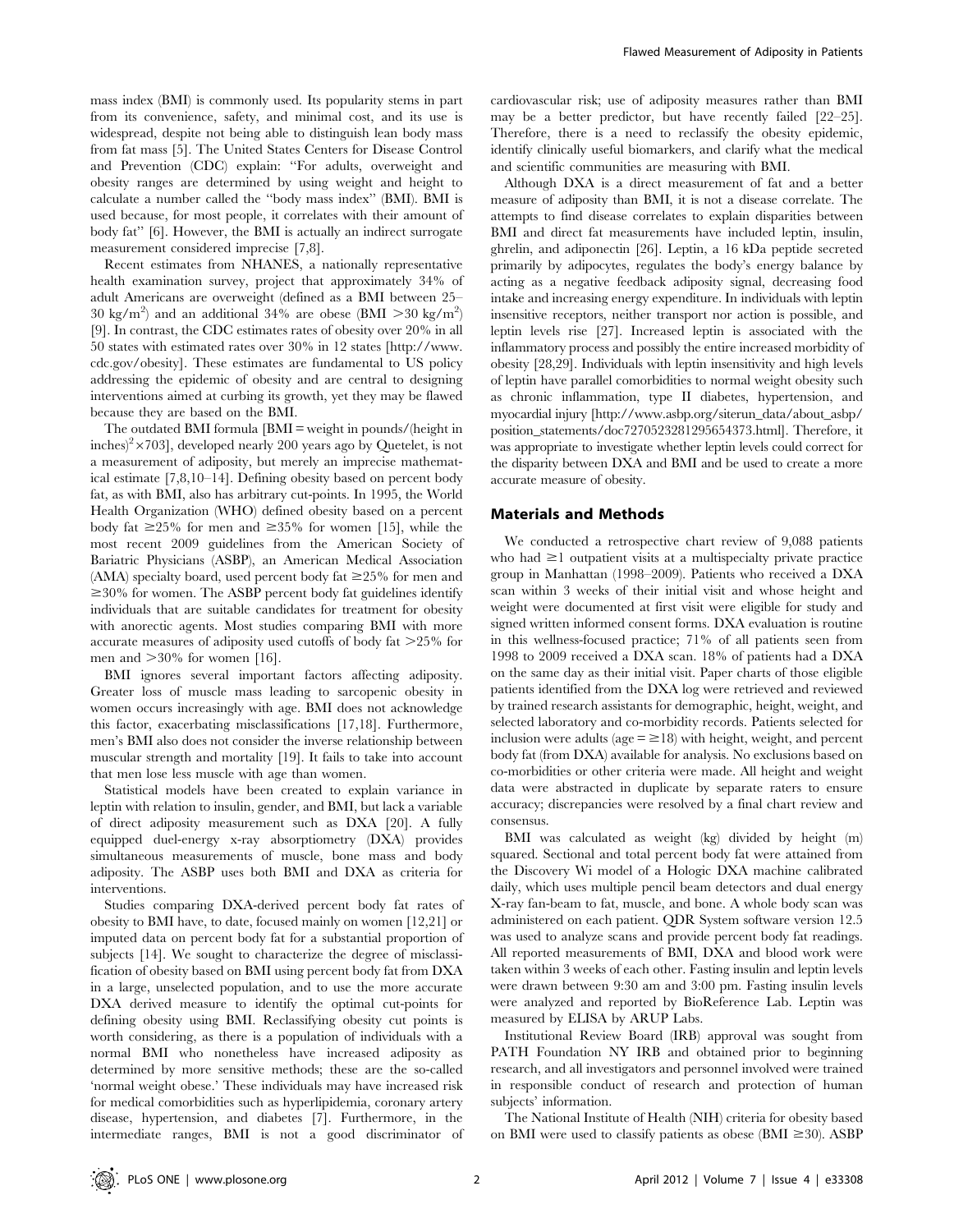guidelines for percent body fat classify men as obese when body fat  $\geq$ 25% and women as obese when body fat  $\geq$ 30% [30]. Percent body fat (obese versus non-obese) was compared to BMI (obese versus non-obese) to determine percent agreement and disagreement. This analysis was conducted for all patients, all males, males by age category, all females, and females by age category.

A Receiver Operating Curve (ROC) analysis was used to identify cut points for BMI to optimize the area under the ROC curve (AUC), specifically sensitivity and specificity, relative to percent body fat. We conducted multiple logistic regression analyses using percent body fat (obese versus non-obese by ASBP criteria) as the outcome variable. The AUC metric was used to evaluate the strength of associations and improvement in the model when additional variables were added. Initial modeling evaluated the strength of association between percent body fat and BMI.

The effects of sex and age were evaluated to determine if either modified the association between percent body fat and BMI. If effect modification was present, then the study population was stratified and separate models were evaluated for each stratum. After regression models were developed accounting for BMI, sex, and age, other patient characteristics were added to the model to determine if the characteristic was associated with percent body fat. Additional analyses were conducted to evaluate the relationship between percent body fat and BMI, sex, age, fasting insulin and leptin levels. For preliminary analyses, percent body fat was defined as obese using cut-points described above (i.e.  $\geq 30\%$  for females and  $\geq$  25% for males). The primary predictor variables were BMI (continuous; categorical:  $<$ 30 versus 30+; or ordinal: underweight, normal, over, Class I obese, Class II obese, Class III obese), sex, and age (continuous).

Subsequent analyses were conducted to examine if leptin or insulin levels were related to percent body fat. Currently accepted body fat percentage cut-points for obesity are 25% for men and 30% for women. For the purposes of this study, we identified the following groups based on percent body fat: for men  $\leq$ 14% (Very low), 14%–17?9% (Fit), 18%–24.9% (Overweight), 25%–34.9% (Obese),  $35\% - 39.9\%$  (Morbidly obese),  $\geq 40\%$  (Super obese); for women  $\langle 15\% \rangle$  (Very low),  $15\% - 24.9\%$  (Fit),  $25\% - 29.9\%$ (Overweight), 30%–39.9% (Obese), 40%–44.9% (Morbidly Obese),  $\geq 45\%$  (Super obese). All statistical tests were two-sided with an alpha level of 5%, and conducted using SAS version 9.2.

#### Results

A total of 1,393 adult patients (from 9,088) had both BMI and DXA derived percent body fat available for comparison. The population consisted of 63% women and 37% men, 75% white, with a mean age of  $51.4$  (SD = 14.2) (see Table 1). Mean BMI was 27.3 (SD = 5.9) and mean percent body fat was  $31.3\%$  (SD = 9.3).

Table 2 demonstrates the discordance seen between classifications of obesity based on BMI versus percent body fat. While there was agreement for 60% of the sample, 39% were misclassified as non-obese based on BMI, while meeting obesity criteria based on percent body fat. Only 1% was classified as obese based on BMI, but non-obese by percent body fat. A total of 48% of women were misclassified as non-obese by BMI, but were found to be obese by percent body fat. In sharp contrast, 25% of men were misclassified as obese by BMI, but were in fact non-obese by percent body fat (i.e. the muscular body morphology).

Figure 1 presents a scatter plot of BMI versus percent body fat. The upper left quadrant bordered by vertical BMI = 30% line and horizontal red line (women) or blue line (men), identifies the misclassified subjects who are non-obese based on BMI, but obese

based on percent body fat. Examining these  $39\%$  (n = 539) of subjects in detail (see Figure 2), women had clear correlation between advancing age and % misclassification. 48% of women ages 50–59 misclassified, and 59% were misclassified by age 70+. This association with advancing age was not observed in men.

In regression modeling, BMI was a strong predictor of percent body fat whose association was modified by sex. Figure 3 contains the Receiver Operating Characteristic (ROC) curve for using BMI to predict obesity based on percent body fat. The area under the curve (AUC) was 0.824 for all patients, but was higher when stratified by sex (0.872 for males, 0.917 for females). For both models, age was a significant predictor of percent body fat, and AUC increased to 0.877 for males and 0.924 for females (ROC not shown). We attempted to identify new cut-points for BMI that would better categorize patients as obese, using percent body fat as the gold standard. Figure 3 shows that the BMI cutoff value that maximizes sensitivity and specificity is 24 for females (with 79% sensitivity and 87% specificity), and 28 for males (with 72% sensitivity and 83% specificity).

Figure 4 compares mean leptin and mean insulin across percent body fat categories. There is a strong relationship between increased leptin and increased percent body fat and the lack of relationship between insulin and percent body fat. Table 3 outlines the adjustment of the BMI score based on female leptin level and age to optimize the estimate of percent body fat, as defined by DXA. For example, a 45 year old woman with BMI of 23 and leptin level of 7 ng/mL  $(7 \text{ kg/L})$  has a percent body fat of approximately  $23+5 = 28\%$ . When BMI is  $>25$ , leptin levels do not add any new information to the equation, so we continue to add the average difference of 9 to adjust the BMI to better represent a woman's percent body fat. 13% of the total group  $(n = 89)$  fell into deficient or low normal leptin range  $(8.7\%$  men, 4.4% women).

Using new BMI cut-points for defining obesity would increase sensitivity with small tradeoffs in specificity. In women, BMI sensitivity to predict obesity (as defined by  $\geq 30\%$  body fat) increased from 35% at a BMI of 30 to 79% at BMI cutoff of 24, with specificity decreasing only 13% (100% to 87%). In men, BMI sensitivity increased from 51% with a BMI of 30 to 72% with a BMI of 28, with only a 12% loss of specificity  $(95\%$  to 83%).

#### **Discussion**

BMI significantly underestimates prevalence of obesity when compared to DXA direct measurement of percent body fat. Currently, no other blood test or biomarker has been correlated with the rate of obesity. The use of both DXA and leptin levels offers the opportunity for more precise characterization of adiposity and better management of obesity.

This misclassification was seen more commonly in women than in men and occurred more frequently with advancing age in women. A more appropriate cut-point for obesity with BMI is 24 for females and 28 for males (see Table 4). These new cut-points increased diagnostic sensitivity with small losses in specificity. Clinicians should consider using 24 as the BMI cut-point for obesity in women, in order to maximize diagnosis and prevention of obesity-related co-morbidities. Public health policymakers should also consider these more accurate cut-points in designing interventions. The Healthy People 2010 goal was to reduce rates of obesity (defined using BMI $>$ 30) from 23% in 1988–1994 to the target of 15%. Not only was this goal unmet, but in light of this data we may be much further behind than we thought. Our results document the scope of the problem of false-negative BMIs, emphasize the greater misclassification in women of advancing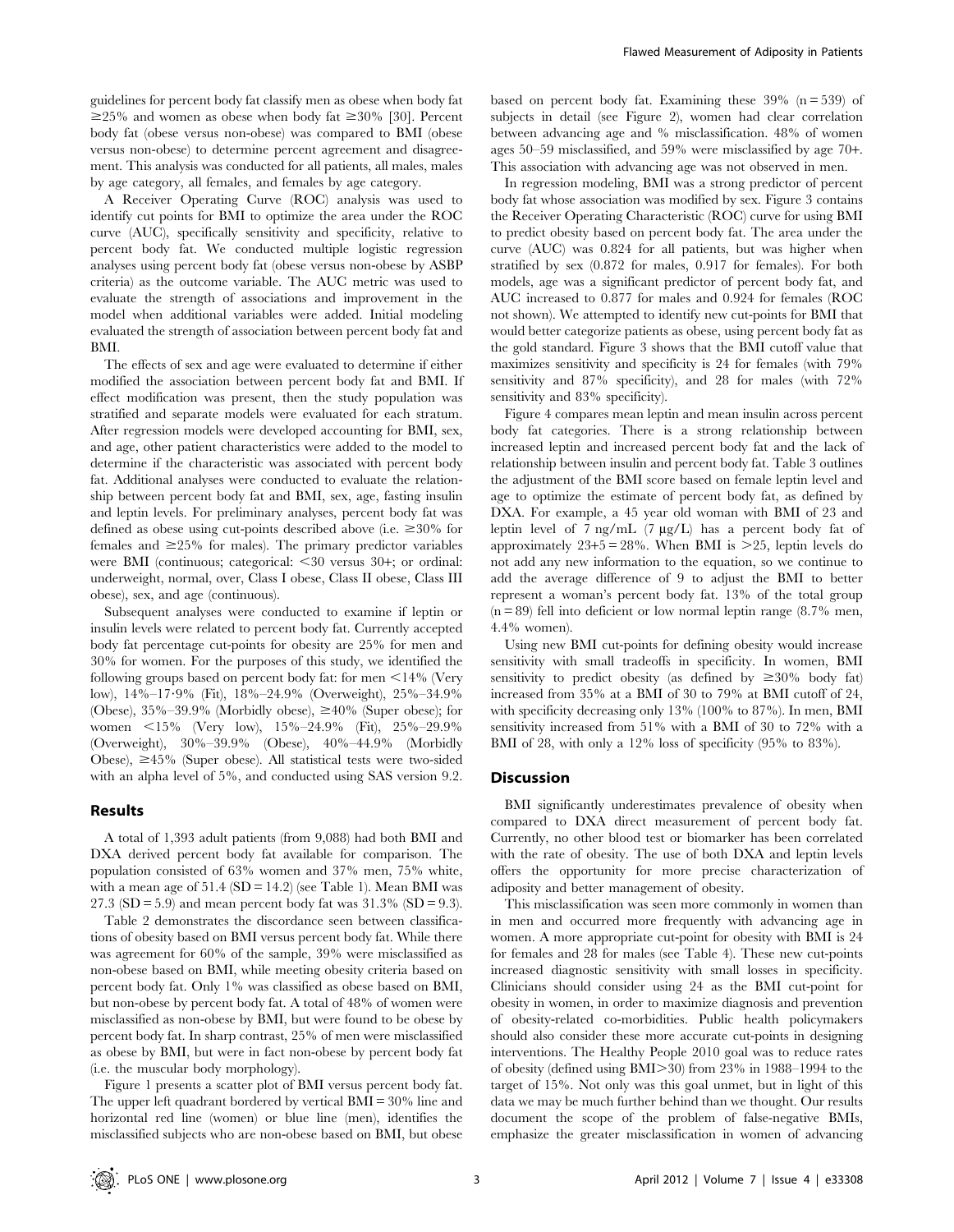### Table 1. Summary of study population.

| Variable                                   | <b>Total</b>     | Men              | Women            | p-value |
|--------------------------------------------|------------------|------------------|------------------|---------|
| N                                          | 1,393            | 518              | 875              | N/A     |
| Weight at time of DXA (kg), mean (SD)      | 76.61(18.0)      | 86.77 (16.83)    | 70.62 (16.06)    | < 0001  |
| Height (meter), mean (SD)                  | 1.67(0.1)        | 1.76(0.1)        | 1.62(0.1)        | < 0001  |
| <b>BMI</b> ( $kg/m2$ ), mean (SD)          | 27.3(5.9)        | 28.1(5.4)        | 26.9(6·2)        | 0.0001  |
| Non-obese (BMI<30)                         | 1031 (74%)       | 381 (74%)        | 650 (74%)        | 0.76    |
| Obese (BMI 30+)                            | 362 (26%)        | 137 (26%)        | 225 (26%)        |         |
| <b>Total Percent Body Fat*</b>             | 31.3(9.3)        | 24.3 $(7.0)$     | 35.4(7.8)        | < .0001 |
| Non-obese                                  | 507 (36%)        | 280 (54%)        | 227 (26%)        | < .0001 |
| Obese                                      | 886 (64%)        | 238 (46%)        | 648 (74%)        |         |
| Age at DXA (years), mean (SD)              | 51.4 $(14.2)$    | 51.8(15.0)       | 51.2(13.7)       | 0.42    |
| Race: White, N (%)                         | 1039 (75%)       | 423 (82%)        | 616 (70%)        | < .0001 |
| Black, N (%)                               | 228 (16%)        | 56 (11%)         | 172 (20%)        |         |
| Hispanic, N (%)                            | 76 (5%)          | 23 (4%)          | 53 (6%)          |         |
| Other, N (%)                               | 50 (4%)          | 16 (3%)          | 34 (4%)          |         |
| Marital status: Married, N (%)             | 731 (53%)        | 295 (58%)        | 436 (50%)        | 0.0004  |
| Single, N (%)                              | 376 (27%)        | 145 (28%)        | 231 (27%)        |         |
| Divorced, N (%)                            | 190 (14%)        | 52 (10%)         | 138 (16%)        |         |
| Widowed, N (%)                             | 79 (6%)          | 18 (4%)          | 61 (7%)          |         |
| Unknown, N (%)                             | $N = 17$         | $N = 8$          | $N = 9$          |         |
| Insurance: Private, N (%)                  | 1028 (74%)       | 368 (71%)        | 660 (75%)        | 0.19    |
| Medicare, N (%)                            | 173 (12%)        | 71 (14%)         | 102 (12%)        |         |
| Medicaid, N (%)                            | $6$ ( $\leq$ 1%) | $1$ ( $\leq$ 1%) | $5$ ( $\leq$ 1%) |         |
| None, N (%)                                | 186 (13%)        | 78 (15%)         | 108 (12%)        |         |
| Systolic Blood Pressure (mmHq), mean (SD)  | 125.9(18.3)      | 129.5 (17.2)     | 123.7 (18.6)     | < .0001 |
| Diastolic Blood Pressure (mmHg), mean (SD) | 77.5 (10.4)      | 79.4 (9.9)       | 76.3 (10.6)      | < .0001 |
| Pulse (beats per minute), mean (SD)        | 72.1 (12.5)      | 70.9(12.6)       | 72.8(12.4)       | 0.0099  |
| Use cigarettes, N (%)                      | 138 (11%)        | 72 (15%)         | 66 (8%)          | < 0001  |
| Use alcohol, N (%)                         | 573 (46%)        | 262 (57%)        | 311 (39%)        | < 0001  |
| Leptin level (ng/mL), mean (SD)            | 26.1(22.6)       | 13.3(12.3)       | 31.7(23.8)       | < 0001  |
| Insulin level (mIU/ml), mean (SD)          | 11.6(15.4)       | 13.1(17.1)       | 10.6(14.0)       | 0.030   |

\*Men were classified as non-obese based on a percent body fat <25% and obese for  $\geq$ 25%; women were classified as non-obese based on a percent body fat <30% and obese for  $\geq$  30% (n = 1,393).

Blood pressure unknown for nine men and ten women.

Pulse unknown for 19 men and 25 women.

Cigarette use unknown for 49 men and 76 women.

Alcohol use unknown for 57 men and 85 women.

Leptin level unknown for 332 men and 450 women.

Insulin level unknown for 204 men and 397 women.

doi:10.1371/journal.pone.0033308.t001

Table 2. Percent body fat and BMI for all patients.

|                                        | Men<br>$N = 518$ | Women<br>$N = 875$ | Total<br>$N = 1393$ |
|----------------------------------------|------------------|--------------------|---------------------|
| Concordant                             |                  |                    |                     |
| BMI non-obese, % body<br>fat non-obese | 265 (51%)        | 227 (26%)          | 492 (35%)           |
| BMI obese, % body fat obese            | 122 (24%)        | 225 (26%)          | 347 (25%)           |
| <b>Discordant</b>                      |                  |                    |                     |
| BMI non-obese, % body fat obese        | 116 (22%)        | 423 (48%)          | 539 (39%)           |
| BMI obese, % body fat non-obese        | 15 (3%)          | $0(0\%)$           | 15 (1%)             |

doi:10.1371/journal.pone.0033308.t002

age, and confirm the improved precision available by gender specific revised cutoffs.

The use of leptin levels further improves precision of BMI adjustment, whereas insulin levels do not. With 91% of our patients with high leptin levels being women, our data confirm the greater effectiveness of BMI adjustment with leptin levels in women, attributable to a higher prevalence of hyperleptinemia among women. As significant lowering of leptin impacts long term weight control [31,32], the idea of incorporating leptin adjustments into a more accurate diagnosis of obesity should be seriously considered. Further studies should be conducted for leptin measurements as a potentially useful tool in the management of obesity.

Greater loss of muscle mass (sarcopenic obesity) in women, with age, exacerbates the misclassifications of BMI [17,18]. Women with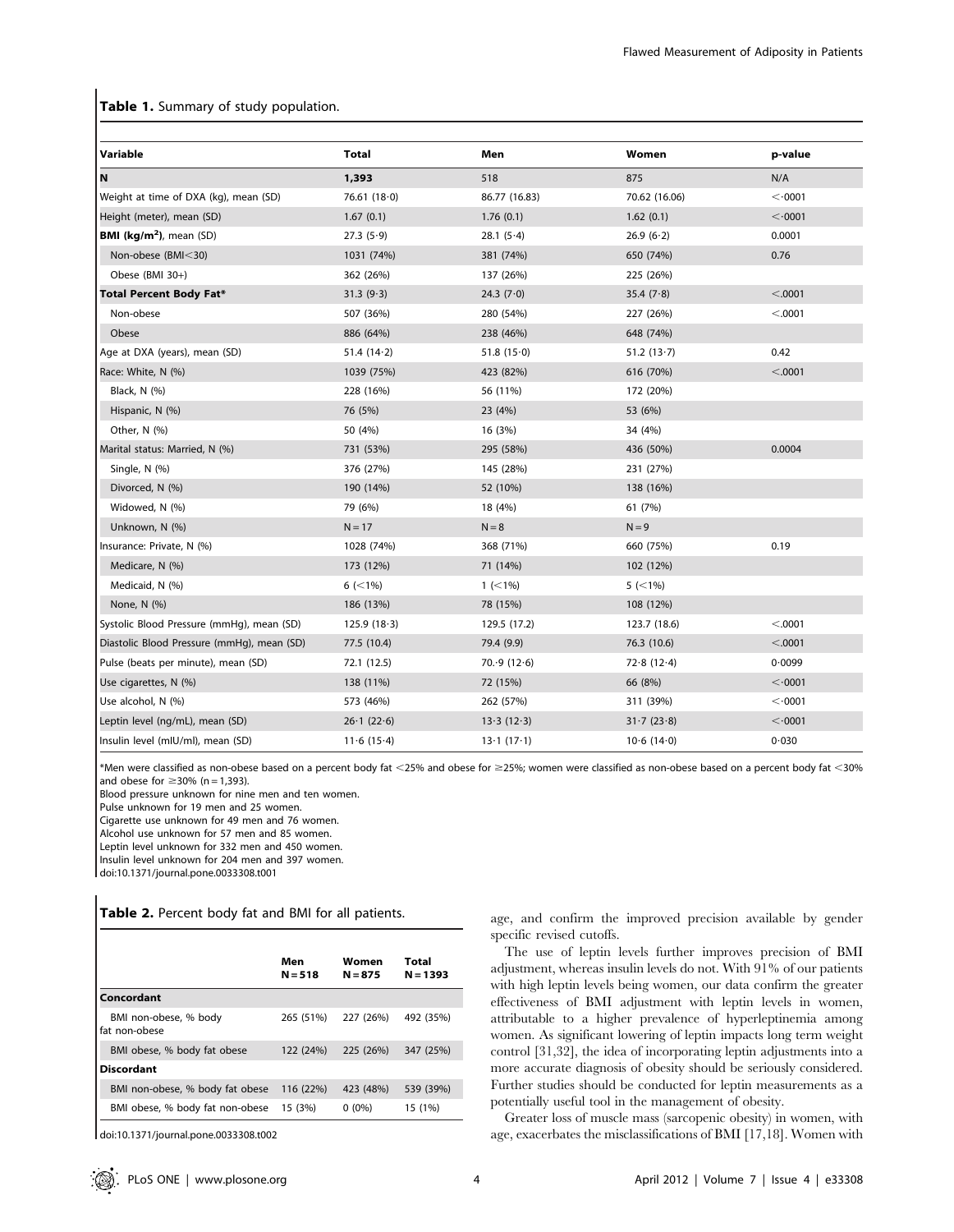

Figure 1. BMI versus Percent Body Fat in Scatter Plot. Women (red) who fall above red line are obese according to American Society of Bariatric Physicians criteria (DXA percent body fat: ≥30%). Men (blue) who fall above blue horizontal line are obese according to American Society of Bariatric Physicians criteria (DXA percent body fat: ≥25%). The upper left quadrant bordered by red horizontal line (body fat percent = 30%) and black vertical line (BMI = 30) demonstrates large number of women misclassified as "non-obese" by BMI yet "obese" by percent body fat. doi:10.1371/journal.pone.0033308.g001

increased adiposity with osteoporosis are at greater risk for impaired gait, disability, falls, and fractures [33]. In men, an inverse relationship has been shown between muscular strength and mortality which may be missed using BMI as a measure of adiposity [19]. A fully equipped DXA provides simultaneous measurements of muscle, bone mass and body adiposity. Since men lose less muscle with age than women, men's BMI should also take into account that men suffer from sarcopenia less than women. Models have been created to explain variance in leptin with relation to insulin, gender, and BMI, but have lacked a variable of direct adiposity measurement such as DXA [20]. Although this is new data, it appears likely that those who are older and all women will need a new classification of BMI – although our data are inclusive of all age groups. A definitive recommendation regarding which patients need DXA requires further study. The ASBP is using both BMI and DXA as criteria for interventions, and this may be a reasonable transition in public health policy. Some may prefer to use DXA alone, though the cost-effectiveness of this strategy is questionable. Given sufficient volume, DXA scans with body fat and bone density may be conducted efficiently at low cost.



Figure 2. Percent Misclassified as Non-obese by BMI Statified by Age, and Sex (n = 539). Women demonstrate clear correlation between advancing age and increasing percent misclassification, with over half misclassified by age 60–69. This association is not apparent for men. doi:10.1371/journal.pone.0033308.g002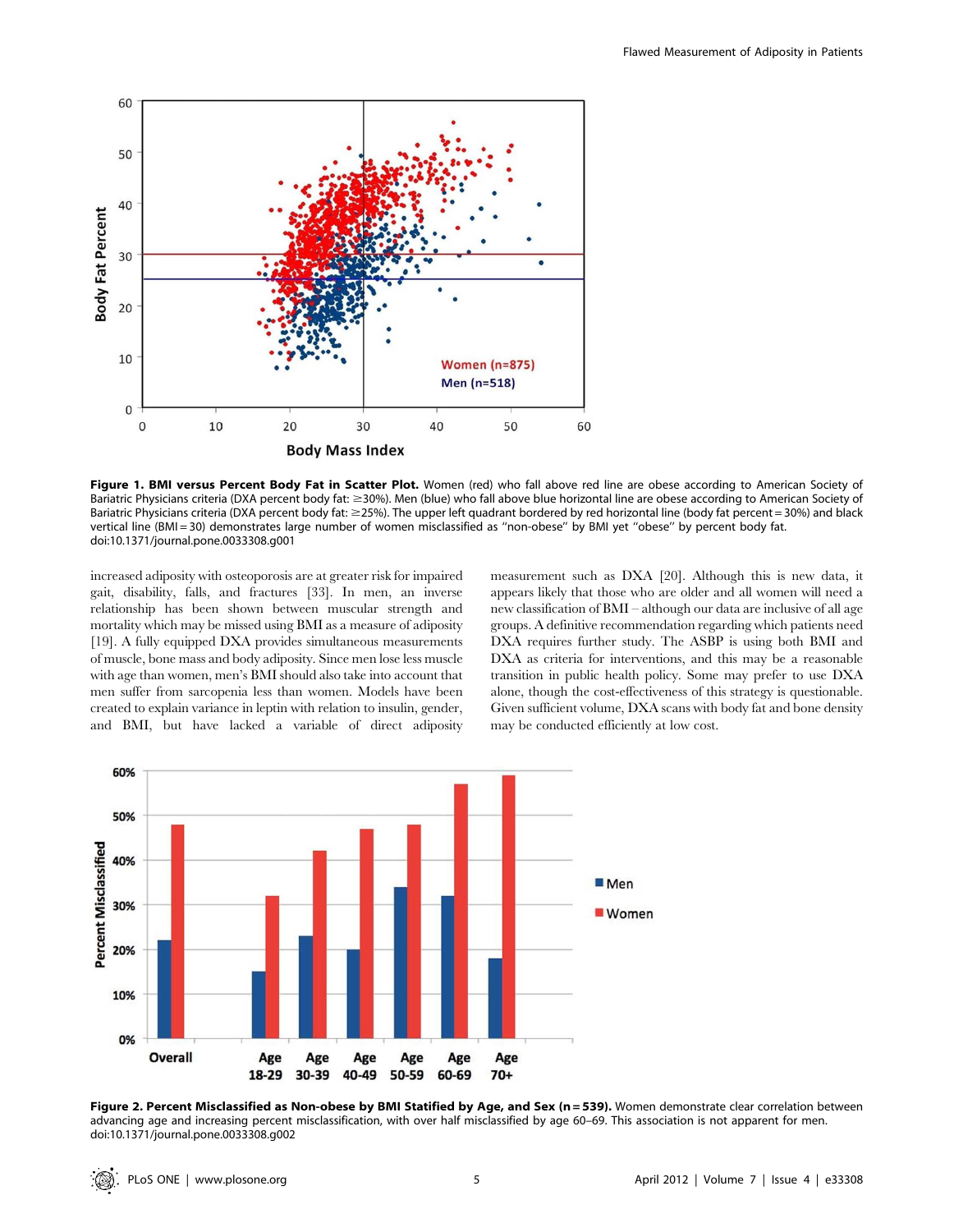

Figure 3. Receiver Operating Characteristic (ROC) Curve for Using BMI to Predict Obesity for Women. The area under the curve increases when stratified by sex. Numbers indicate the BMI cutoff value that corresponds to sensitivity/specificity along ROC curve. The BMI cutoff value that maximizes sensitivity and specificity is 24 for females (79% sensitivity and 87% specificity) and 28 for males (72% sensitivity and 83% specificity).

doi:10.1371/journal.pone.0033308.g003

Since a recent study showed that the significant lowering of leptin impacts long term weight control, the idea of utilizing leptin as a component in the national attack on obesity might be considered. To date, no other blood test or biomarker has correlated with the rate of obesity, while most of our other public health priorities have good biomarkers (e.g. A1c for diabetes, blood pressure for hypertension, etc.). Leptin measurements need further study as potentially useful in the management of obesity. While the strongest role for leptin is as a marker for improved outcomes, lowering elevated leptin has been associated with improved obesity and clinical outcomes [31,32]. Numerous neurological, psychiatric, cardiac, and endocrine agents along with lifestyle changes have been associated with changing leptin and adiposity [31]. Inadvertently, a variety of medical disciplines may be choosing agents that cause weight gain for hyperleptinemic patients. The use of both DXA and leptin levels offer the opportunity for more precise characterization of adiposity and perhaps management of obesity. In the future, by measuring leptin, an entirely new range of treatment options may eventuate. Adiposity and hyperleptinemia are more significant than BMI in predicting high risk obesity. Measuring leptin may have value for BMI correction, predicting increased medical comorbidities related to hyperleptinemia and sarcopenia (including, but not limited to some cancers), and permanent weight loss [34–38].

#### Limitations

Our data has several limitations. Our study was cross-sectional. Longitudinal data would allow quantification of outcomes related



Figure 4. Comparison of Mean Leptin and Mean Insulin Across Percent Body Fat Categories. There is strong relationship between increased leptin and increased percent body fat, and no relationship between insulin and percent body fat. Error bars represent 95% confidence intervals for mean. doi:10.1371/journal.pone.0033308.g004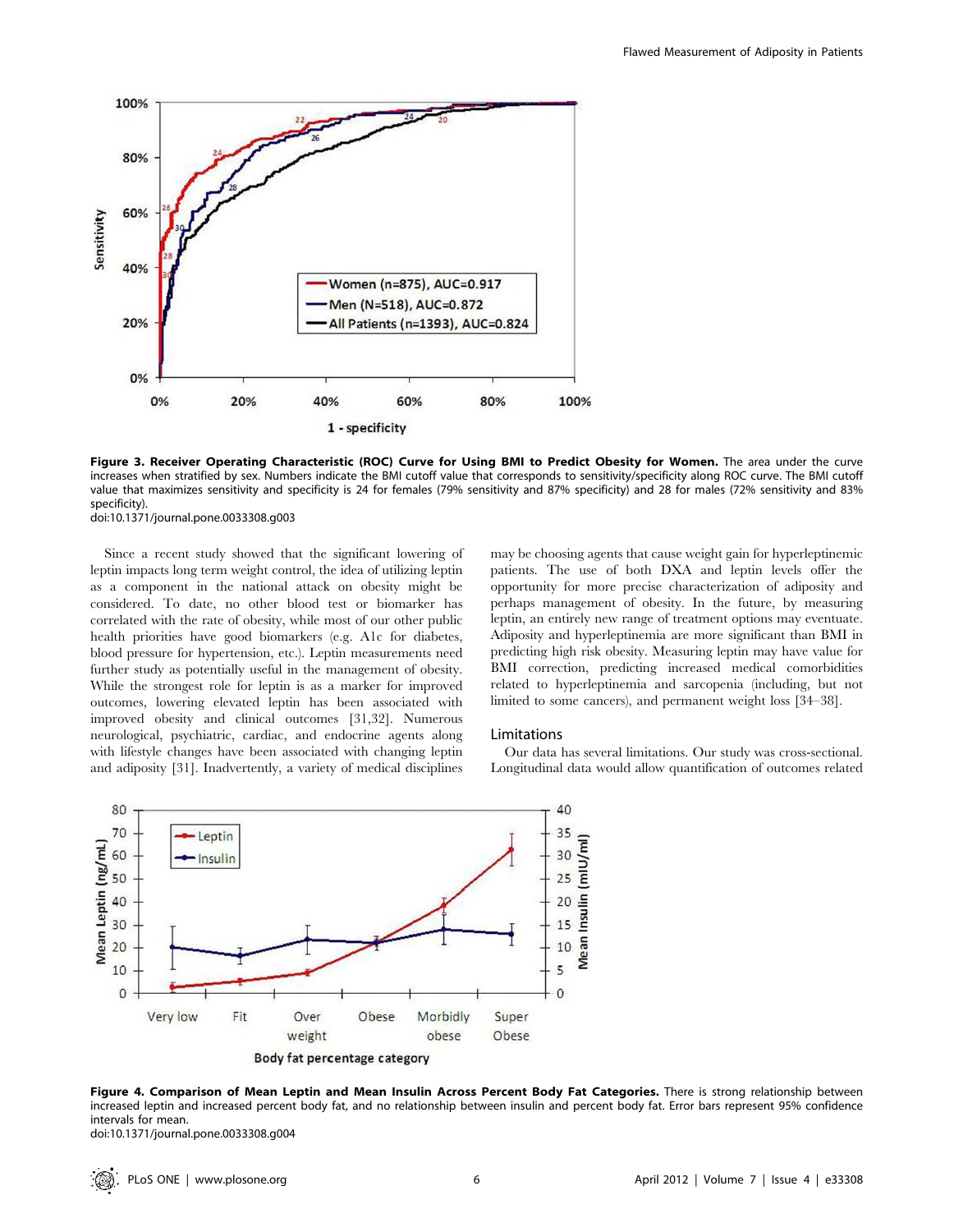Table 3. BMI score adjustment based on female's leptin level and age to optimize the estimate of percent body fat.

| <b>BMI</b> | Age       | <b>Leptin Level</b><br>$(ng/mL)$ ( $\mu g/L$ ) | <b>Adjustment to BMI to</b><br>estimate % body fat |
|------------|-----------|------------------------------------------------|----------------------------------------------------|
| $25$       | $18 - 40$ | $0 - 4$                                        | $\mathbf{0}$                                       |
|            |           | $5 - 19$                                       | $+5$                                               |
|            |           | $20+$                                          | $+10$                                              |
| $25$       | $41+$     | $0 - 2$                                        | $\Omega$                                           |
|            |           | $3 - 9$                                        | $+5$                                               |
|            |           | $10 - 19$                                      | $+10$                                              |
|            |           | $20+$                                          | $+15$                                              |
| >25        | All       | All                                            | $+9$                                               |

doi:10.1371/journal.pone.0033308.t003

to adiposity, and future studies should evaluate the influence of adiposity on cardiometabolic and low bone mass density (BMD) outcomes, particularly in the ''normal'' BMI population. Although this study did not include longitudinal follow-up, it has already been established that increased adiposity correlates better than BMI with obesity co-morbidities [23,24,34,35]. Furthermore, our subjects represented a convenience sample and had little racial/ ethnic diversity. We were not able to accurately capture comorbidities. We were also unable to compare other anthropometric indices, such as waist-to-hip ratio with corresponding DXA measurements, due to lack of hip circumference data. Previous research has suggested the utility of using lower cut-points for defining obesity. Romero-Corral [7] used a gold standard of percent body fat derived from bioelectrical impedance analysis to recommend a  $BMI > 25.5 \text{ kg/m2}$  for women as an appropriate cut-point. In a population of postmenopausal sedentary women, Blew  $[21]$  recommended a cut-point of BMI $>$ 25, while Rahman [12] advocated for the use of race/ethnicity-specific BMI cutpoints. NHANES [6] estimates that 28.6% of adult American women are overweight (BMI 25–30 kg/m2) and an additional 35.5% are obese  $(BMI > 30 \text{ kg/m2})$ . Shifting those currently considered overweight into the obese category would clarify the magnitude of the issue of obesity. By our cutoffs, 64.1% or about 99.8 million American women are obese.

BMI significantly underestimates adiposity. A better cutpoint for obesity with BMI is 24 for females and 28 for males. These body fat and leptin corrected BMI cutpoints are consistent with lower cutpoints for all-cause mortality in men and women [39]. Leptin levels enhance the precision of estimation in using BMI. The findings can be generalized since this was a cross-sectional study of the American population. Obesity, body fat and increased adiposity are more prevalent than the American public and American physicians are aware of. This is contributing greatly to multiple co-morbidities such as hyperlipidemia, coronary artery

#### References

- 1. Jia H, Lubetkin EI (2010) Trends in quality-adjusted life-years lost contributed by smoking and obesity. Am J Prev Med 38(2): 138–44.
- 2. Danaei G, Finucane MM, Lu Y, Singh GM, Cowan MJ, et al. (2011) National, regional, and global trends in fasting plasma glucose and diabetes prevalence since 1980: Systematic analysis of health examination surveys and epidemiological studies with 370 country-years and 2?7 million participants. Lancet 378(9785): 31–40.
- 3. Malnick SD, Knobler H (2006) The medical complications of obesity. QJM 99(9): 565–79.

Table 4. Summary statistics for various BMI cut-off values predicting obesity as defined by percent body fat of  $>$ 25% for men and  $>$ 30% for women.

| <b>BMI</b> cut-off value | Sensitivity | <b>Specificity</b> | <b>PPV</b> | <b>NPV</b> |
|--------------------------|-------------|--------------------|------------|------------|
| Men                      |             |                    |            |            |
| 20                       | 100%        | 5%                 | 47%        | 93%        |
| 22                       | 100%        | 14%                | 50%        | 98%        |
| 24                       | 98%         | 35%                | 56%        | 95%        |
| 26                       | 90%         | 63%                | 67%        | 88%        |
| 28                       | 72%         | 83%                | 79%        | 78%        |
| 30                       | 51%         | 95%                | 89%        | 70%        |
| 32                       | 34%         | 97%                | 90%        | 63%        |
| 34                       | 23%         | 99%                | 95%        | 60%        |
| Women                    |             |                    |            |            |
| 20                       | 99%         | 32%                | 80%        | 91%        |
| 22                       | 92%         | 65%                | 88%        | 75%        |
| 24                       | 79%         | 87%                | 95%        | 59%        |
| 26                       | 62%         | 96%                | 98%        | 47%        |
| 28                       | 48%         | 100%               | 100%       | 40%        |
| 30                       | 35%         | 100%               | 100%       | 35%        |
| 32                       | 23%         | 100%               | 100%       | 31%        |
| 34                       | 17%         | 100%               | 100%       | 30%        |

PPV = positive predictive value; NPV = negative predictive value. doi:10.1371/journal.pone.0033308.t004

disease, hypertension, and diabetes. The current systematic underestimation of adiposity in large scale studies, and subsequent use of such studies for public health policy-making, can readily be corrected, resulting in a more appropriate sense of urgency and more cogent weighing of public health priorities. While BMI is less precise than direct adiposity measures in predicting medical comorbidities, improving this globally used metric will have broad population health implications.

#### Acknowledgments

Researched relevant literature, conducted statistical analysis, revised manuscript: Dr. Antonio M. Gotto Jr., Uma Damle, Jennifer Quon, G. Craig Wood, Kristina Dushaj, and Mona Li.

#### Author Contributions

Conceived and designed the experiments: NRS ERB. Performed the experiments: NRS ERB. Analyzed the data: NRS ERB. Contributed reagents/materials/analysis tools: NRS ERB. Wrote the paper: NRS ERB.

- 4. Sun Q, Townsend MK, Okereke OI, Franco OH, Hu FB, et al. (2009) Adiposity and weight change in mid-life in relation to healthy survival after age 70 in women: prospective cohort study. BMJ 339: b3796.
- 5. Gallagher D, Visser M, Sepulveda D, Pierson RN, Harris T, et al. (1996) How useful is body mass index for comparison of body fatness across age, sex, and ethnic groups? Am J Epidemiol 143(3): 228–39.
- NHLBI (1998) NHLBI Obesity Education Initiative Expert Panel on the Identification, Evaluation, and Treatment of Overweight and Obesity in Adults. NIH publication no. 98-4083.